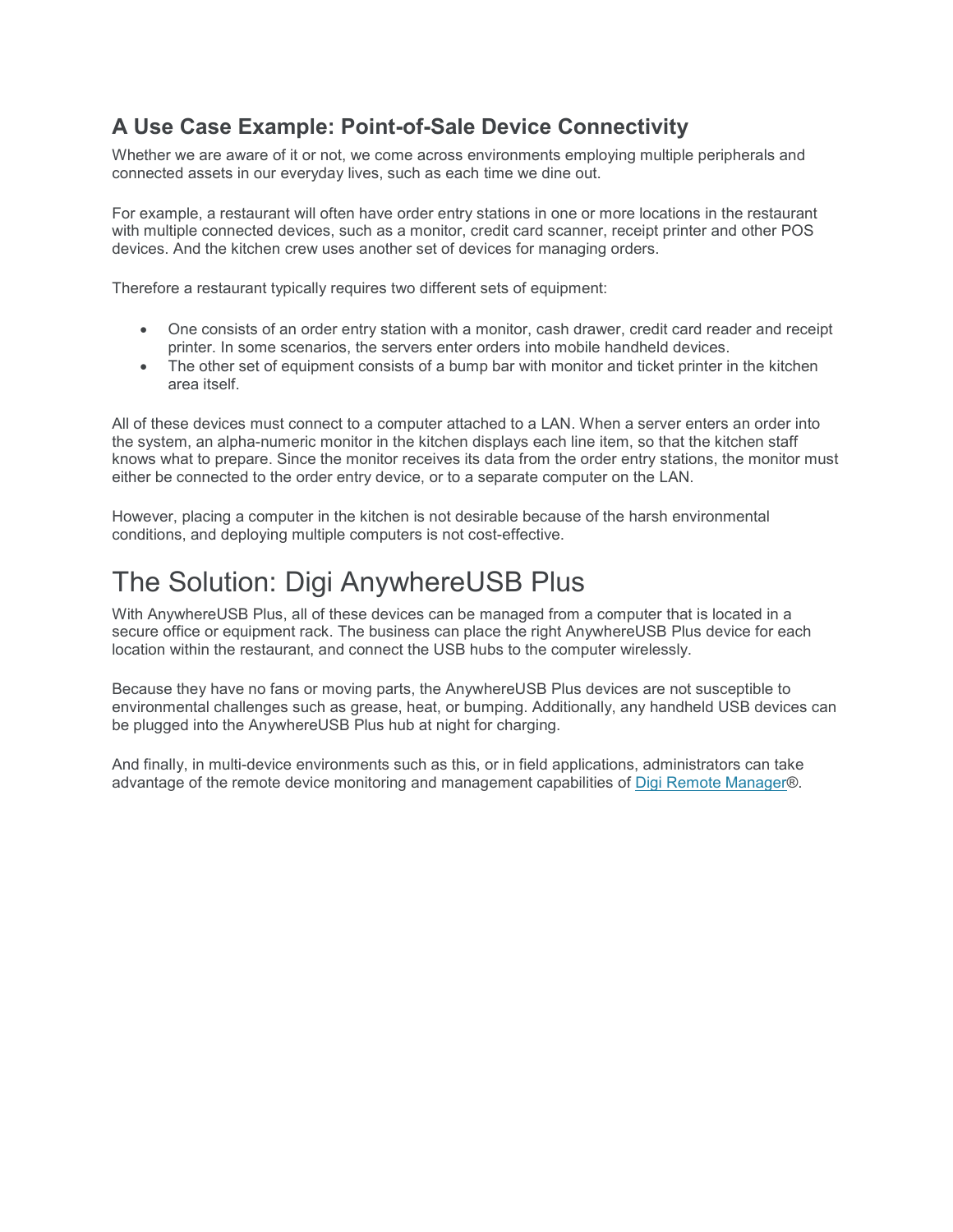#### **RESTAURANT OFFICE**



USB-based monitor, cash drawer, credit card reader and printer

The restaurant scenario is just one example, but it represents the challenges well: multiple devices – some stationery and some potentially mobile – needing to connect over the LAN. To perform their expected functions, these applications require secure connectivity, higher speed connections and port densities, and the flexibility to allow different systems to connect to USB devices.

Digi AnywhereUSB Plus addresses these issues with secure, scalable USB over IP connectivity via local, remote or virtualized hosts. This functionality enables USB peripheral devices to connect to a PC over an IP, or over an LTE network.